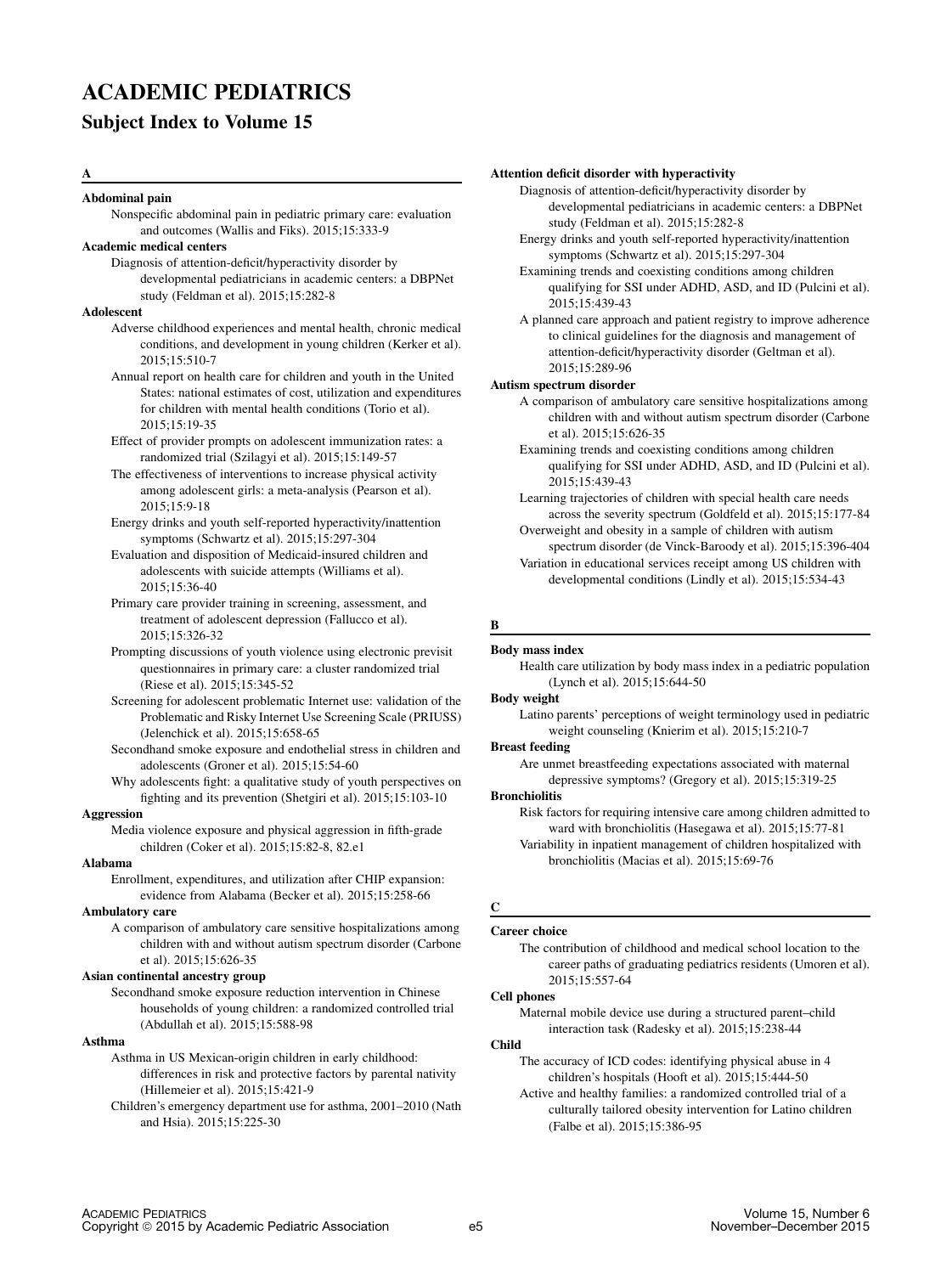Adverse childhood experiences and mental health, chronic medical conditions, and development in young children (Kerker et al). 2015;15:510-7

Annual report on health care for children and youth in the United States: national estimates of cost, utilization and expenditures for children with mental health conditions (Torio et al). 2015;15:19-35

Associations between practice-reported medical homeness and health care utilization among publicly insured children (Christensen et al). 2015;15:267-74

- Assuring adequate health insurance for children with special health care needs: progress from 2001 to 2009–2010 (Ghandour et al). 2015;15:451-60
- Asthma in US Mexican-origin children in early childhood: differences in risk and protective factors by parental nativity (Hillemeier et al). 2015;15:421-9
- Care coordination, the family-centered medical home, and functional disability among children with special health care needs (Litt et al). 2015;15:185-90
- Children's emergency department use for asthma, 2001–2010 (Nath and Hsia). 2015;15:225-30
- A comparison of ambulatory care sensitive hospitalizations among children with and without autism spectrum disorder (Carbone et al). 2015;15:626-35
- The contribution of childhood and medical school location to the career paths of graduating pediatrics residents (Umoren et al). 2015;15:557-64

Evaluation and disposition of Medicaid-insured children and adolescents with suicide attempts (Williams et al). 2015;15:36-40

- Examining trends and coexisting conditions among children qualifying for SSI under ADHD, ASD, and ID (Pulcini et al). 2015;15:439-43
- Factors associated with increased reading frequency in children exposed to reach out and read (Rikin et al). 2015;15:651-7
- Family-based obesity treatment in children with disabilities (Brown et al). 2015;15:197-203

Impact of chronic illness timing and persistence at school entry on child and parent outcomes: Australian longitudinal study (Quach and Barnett). 2015;15:89-95

Learning trajectories of children with special health care needs across the severity spectrum (Goldfeld et al). 2015;15:177-84 Lucky (Oberg). 2015;15:147-8

- Media violence exposure and physical aggression in fifth-grade children (Coker et al). 2015;15:82-8, 82.e1
- Medicaid and CHIP retention among children in 12 states (Pati et al). 2015;15:249-57

Minority parents' perspectives on racial socialization and school readiness in the early childhood period (Anderson et al). 2015;15:405-11

Overweight and obesity in a sample of children with autism spectrum disorder (de Vinck-Baroody et al). 2015;15:396-404

Parental guidance advised: associations between parental television limits and health behaviors among obese children (Cheng et al). 2015;15:204-9

Pediatric adverse childhood experiences: implications for life course health trajectories (Szilagyi and Halfon). 2015;15:467-8

- Pediatric clinicians and parents: working together for the benefit of the child (Schuster). 2015;15:469-73
- Poor sleep and lower working memory in grade 1 children: crosssectional, population-based study (Cho et al). 2015;15:111-6

Primary care interventions to prevent or treat traumatic stress in childhood: a systematic review (Flynn et al). 2015;15:480-92

Punishment and reward in parental discipline for children aged 5 to 6 years: prevalence and groups at risk (Theunissen et al). 2015;15:96-102

- Secondhand smoke exposure and endothelial stress in children and adolescents (Groner et al). 2015;15:54-60
- Secondhand smoke exposure reduction intervention in Chinese households of young children: a randomized controlled trial (Abdullah et al). 2015;15:588-98
- Stratification of children by medical complexity (Neff et al). 2015;15:191-6
- Structure and function of observation units in children's hospitals: a mixed-methods study (Shanley et al). 2015;15:518-25

A successful program for training parent mentors to provide assistance with obtaining health insurance for uninsured children (Flores et al). 2015;15:275-81

Taking stock of the CSHCN Screener: a review of common questions and current reflections (Bethell et al). 2015;15:165- 76

- Tobacco exposure and children: a changing landscape (Wilson). 2015;15:571-2
- Trajectories of adverse childhood experiences and self-reported health at age 18 (Thompson et al). 2015;15:503-9
- Translating developmental science to address childhood adversity (Garner et al). 2015;15:493-502
- Treatment interventions for early childhood obesity: a systematic review (Foster et al). 2015;15:353-61
- Trends in unmet need for genetic counseling among children with special health care needs, 2001–2010 (Smith et al). 2015;15:544-50
- Variation in educational services receipt among US children with developmental conditions (Lindly et al). 2015;15:534-43

# Child, hospitalized

- Risk factors for requiring intensive care among children admitted to ward with bronchiolitis (Hasegawa et al). 2015;15:77-81 Variability in inpatient management of children hospitalized with
- bronchiolitis (Macias et al). 2015;15:69-76

## Child, preschool

Latino parents' insight on optimal sleep for their preschool-age child: does context matter? (Martinez and Thompson-Lastad). 2015;15:636-43

# Child care

Caring for children with medical complexity: challenges and educational opportunities identified by pediatric residents (Bogetz et al). 2015;15:621-5

## Child health services

The stepped wedge cluster randomized trial and its potential for child health services research: a narrative review (Fatemi and Jacobson). 2015;15:128-33

## Child restraint systems

Looking back on rear-facing car seats: surveying US parents in 2011 and 2013 (Macy et al). 2015;15:526-33

## Children; see Child

Chinese; see Asian continental ancestry group

## Chorioamnionitis

Management of newborns born to mothers with chorioamnionitis: is it time for a kinder, gentler approach? (Shakib et al). 2015;15:340-4

## Chronic disease

- Adverse childhood experiences and mental health, chronic medical conditions, and development in young children (Kerker et al). 2015;15:510-7
- Impact of chronic illness timing and persistence at school entry on child and parent outcomes: Australian longitudinal study (Quach and Barnett). 2015;15:89-95
- Stratification of children by medical complexity (Neff et al). 2015;15:191-6

## Clinical clerkship

Advising medical students for the match: a national survey of pediatrics clerkship directors (Ryan et al). 2015;15:374-9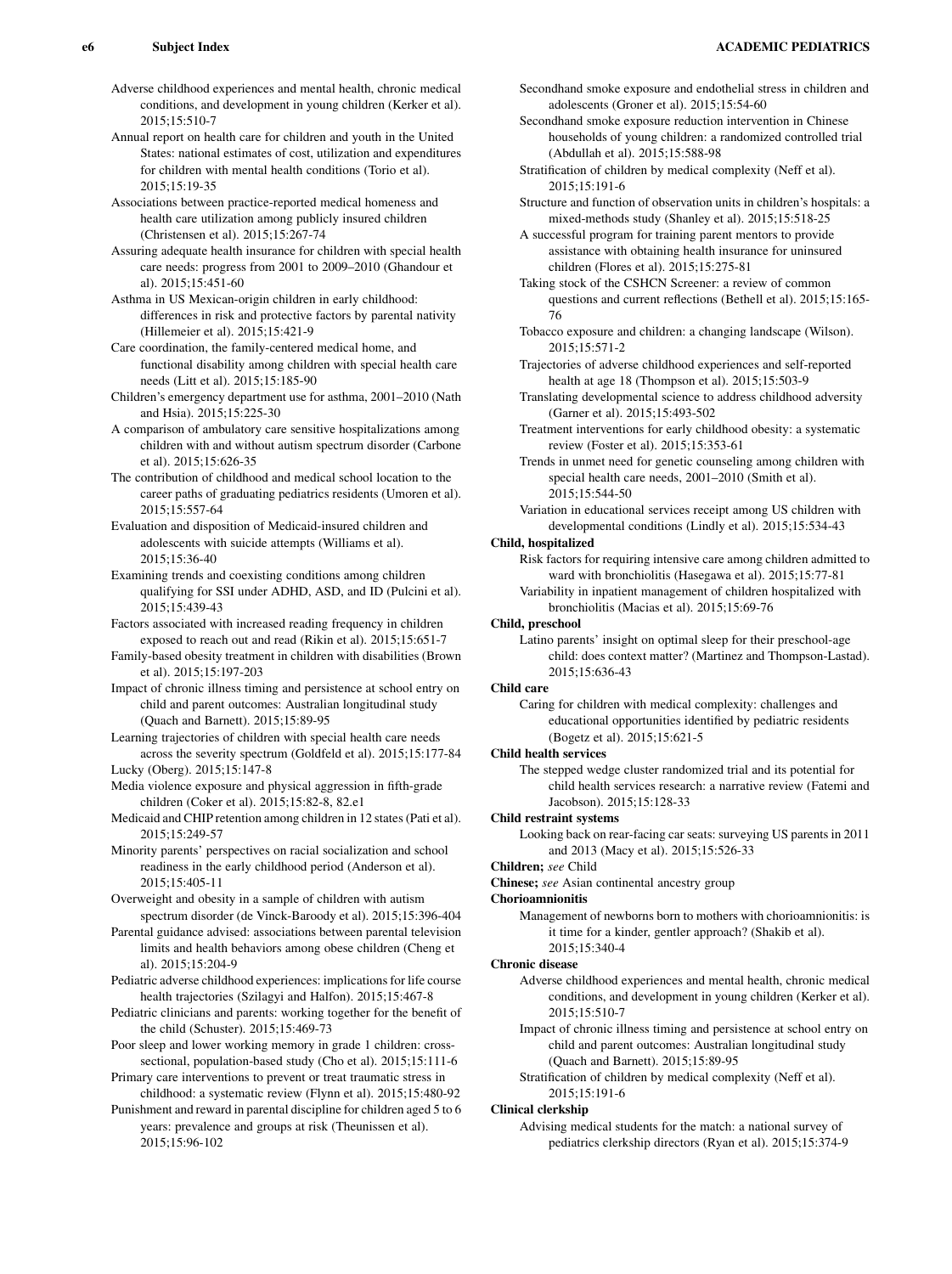# Communication

Professionalism and communication education in pediatric critical care medicine: the learner perspective (Turner et al). 2015;15:380-5

# Competency-based education

Integrating the learner's perspective in the refinement of competency-based assessments (Robson et al). 2015;15:245-8 Resident self-assessment and learning goal development: evaluation of resident-reported competence and future goals (Li et al).

2015;15:367-73

# Continental population groups

Black versus white differences in rates of addressing parental tobacco use in the pediatric setting (Dempsey et al). 2015;15:47-53

Minority parents' perspectives on racial socialization and school readiness in the early childhood period (Anderson et al). 2015;15:405-11

#### Counseling

Latino parents' perceptions of weight terminology used in pediatric weight counseling (Knierim et al). 2015;15:210-7

#### Critical care

Professionalism and communication education in pediatric critical care medicine: the learner perspective (Turner et al). 2015;15:380-5

Risk factors for requiring intensive care among children admitted to ward with bronchiolitis (Hasegawa et al). 2015;15:77-81

#### Curriculum

The referral and consultation entrustable professional activity: defining the components in order to develop a curriculum for pediatric residents (Hamburger et al). 2015;15:5-8

#### D

#### Data collection

Advising medical students for the match: a national survey of pediatrics clerkship directors (Ryan et al). 2015;15:374-9 Looking back on rear-facing car seats: surveying US parents in 2011 and 2013 (Macy et al). 2015;15:526-33

#### Decision making

Shared decision making in pediatrics: a systematic review and metaanalysis (Wyatt et al). 2015;15:573-83

#### Delivery of health care

Annual report on health care for children and youth in the United States: national estimates of cost, utilization and expenditures for children with mental health conditions (Torio et al). 2015;15:19-35

Freelisting on costs and value in health care by pediatric attending physicians (Jonas et al). 2015;15:461-6

#### **Depression**

Are unmet breastfeeding expectations associated with maternal depressive symptoms? (Gregory et al). 2015;15:319-25 Influence of maternal depression on household food insecurity for

low-income families (Garg et al). 2015;15:305-10

Pediatric-based intervention to motivate mothers to seek follow-up for depression screens: the Motivating Our Mothers (MOM) trial (Fernandez y Garcia et al). 2015;15:311-8

Primary care provider training in screening, assessment, and treatment of adolescent depression (Fallucco et al). 2015;15:326-32

#### Developmental disabilities

Variation in educational services receipt among US children with developmental conditions (Lindly et al). 2015;15:534-43

# **Diagnosis**

Diagnosis of attention-deficit/hyperactivity disorder by developmental pediatricians in academic centers: a DBPNet study (Feldman et al). 2015;15:282-8

A planned care approach and patient registry to improve adherence to clinical guidelines for the diagnosis and management of attention-deficit/hyperactivity disorder (Geltman et al). 2015;15:289-96

# Disabled children

Care coordination, the family-centered medical home, and functional disability among children with special health care needs (Litt et al). 2015;15:185-90

Family-based obesity treatment in children with disabilities (Brown et al). 2015;15:197-203

## E

#### Early medical intervention

Understanding barriers to early intervention services for preterm infants: lessons from two states (Little et al). 2015;15:430-8

## Education, medical

- Building bridges between silos: an outcomes-logic model for a multidisciplinary, subspecialty fellowship education program (Campbell et al). 2015;15:584-7
- Caring for children with medical complexity: challenges and educational opportunities identified by pediatric residents (Bogetz et al). 2015;15:621-5
- Professionalism and communication education in pediatric critical care medicine: the learner perspective (Turner et al). 2015;15:380-5
- Simulation-based medical education in pediatrics (Lopreiato and Sawyer). 2015;15:134-42
- A successful program for training parent mentors to provide assistance with obtaining health insurance for uninsured children (Flores et al). 2015;15:275-81

#### Education, medical, graduate

The contribution of childhood and medical school location to the career paths of graduating pediatrics residents (Umoren et al). 2015;15:557-64

Developing leaders in pediatric graduate medical education: the APPD LEAD program (Trimm et al). 2015;15:143-6

#### Electronic cigarettes

Parental use of electronic cigarettes (Garbutt et al). 2015;15:599-604 Emergency department; see Emergency service, hospital

#### Emergency service, hospital

Children's emergency department use for asthma, 2001–2010 (Nath and Hsia). 2015;15:225-30

Impact of English proficiency on care experiences in a pediatric emergency department (Arthur et al). 2015;15:218-24

# Endothelial stress

Secondhand smoke exposure and endothelial stress in children and adolescents (Groner et al). 2015;15:54-60

#### Energy drinks

Energy drinks and youth self-reported hyperactivity/inattention symptoms (Schwartz et al). 2015;15:297-304

#### F

#### Family

Active and healthy families: a randomized controlled trial of a culturally tailored obesity intervention for Latino children (Falbe et al). 2015;15:386-95

Care coordination, the family-centered medical home, and functional disability among children with special health care needs (Litt et al). 2015;15:185-90

- Family-based obesity treatment in children with disabilities (Brown et al). 2015;15:197-203
- Influence of maternal depression on household food insecurity for low-income families (Garg et al). 2015;15:305-10
- Will health care reform rescue families in crisis? (Kelleher and Hoagwood). 2015;15:1-2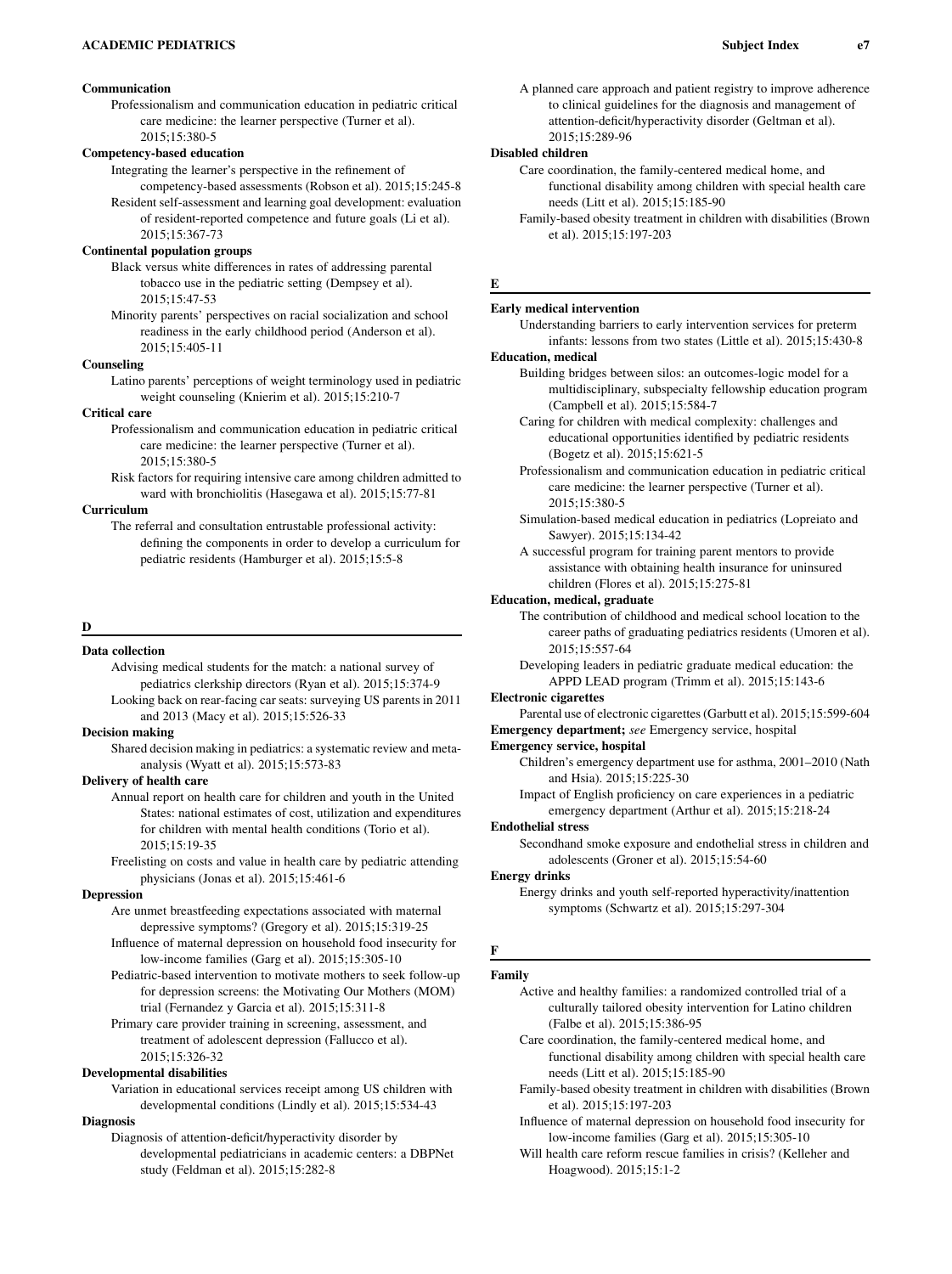# Family characteristics

Secondhand smoke exposure reduction intervention in Chinese households of young children: a randomized controlled trial (Abdullah et al). 2015;15:588-98

# Fathers

Can i speak to my dad's doctor? (Garg). 2015;15:474-5

# Fatigue

Graduating pediatrics residents' reports on the impact of fatigue over the past decade of duty hour changes (Schumacher et al). 2015;15:362-6

# Fellowships and scholarships

Building bridges between silos: an outcomes-logic model for a multidisciplinary, subspecialty fellowship education program (Campbell et al). 2015;15:584-7

# Food supply

Influence of maternal depression on household food insecurity for low-income families (Garg et al). 2015;15:305-10

#### G

#### Genetic counseling

Trends in unmet need for genetic counseling among children with special health care needs, 2001–2010 (Smith et al). 2015;15:544-50

#### Global health

Optimizing global health electives through partnerships: a pilot study of pediatric residents (Arora et al). 2015;15:565-7

# Guideline adherence

A planned care approach and patient registry to improve adherence to clinical guidelines for the diagnosis and management of attention-deficit/hyperactivity disorder (Geltman et al). 2015;15:289-96

## H

# Health

Outside looking in, inside looking out—expanding the concept of health (Hein). 2015;15:117-27

# Health behavior

Parental guidance advised: associations between parental television limits and health behaviors among obese children (Cheng et al). 2015;15:204-9

# Health care costs

Annual report on health care for children and youth in the United States: national estimates of cost, utilization and expenditures for children with mental health conditions (Torio et al). 2015;15:19-35

Freelisting on costs and value in health care by pediatric attending physicians (Jonas et al). 2015;15:461-6

# Health care reform

Will health care reform rescue families in crisis? (Kelleher and Hoagwood). 2015;15:1-2

Health care utilization; see Patient acceptance of health care

# Health expenditures

Annual report on health care for children and youth in the United States: national estimates of cost, utilization and expenditures for children with mental health conditions (Torio et al). 2015;15:19-35

Enrollment, expenditures, and utilization after CHIP expansion: evidence from Alabama (Becker et al). 2015;15:258-66

# Health personnel

Effect of provider prompts on adolescent immunization rates: a randomized trial (Szilagyi et al). 2015;15:149-57

Pediatric primary care providers' perspectives regarding hospital discharge communication: a mixed methods analysis (Leyenaar et al). 2015;15:61-8

Primary care provider training in screening, assessment, and treatment of adolescent depression (Fallucco et al). 2015;15:326-32

# Health services accessibility

- Assuring adequate health insurance for children with special health care needs: progress from 2001 to 2009–2010 (Ghandour et al). 2015;15:451-60
- Care coordination, the family-centered medical home, and functional disability among children with special health care needs (Litt et al). 2015;15:185-90
- Learning trajectories of children with special health care needs across the severity spectrum (Goldfeld et al). 2015;15:177-84

Taking stock of the CSHCN Screener: a review of common questions and current reflections (Bethell et al). 2015;15:165- 76

Trends in unmet need for genetic counseling among children with special health care needs, 2001–2010 (Smith et al). 2015;15:544-50

#### Health services research

The stepped wedge cluster randomized trial and its potential for child health services research: a narrative review (Fatemi and Jacobson). 2015;15:128-33

#### Hispanic Americans

Active and healthy families: a randomized controlled trial of a culturally tailored obesity intervention for Latino children (Falbe et al). 2015;15:386-95

- Latino parents' insight on optimal sleep for their preschool-age child: does context matter? (Martinez and Thompson-Lastad). 2015;15:636-43
- Latino parents' perceptions of weight terminology used in pediatric weight counseling (Knierim et al). 2015;15:210-7

## Hospitalization

A comparison of ambulatory care sensitive hospitalizations among children with and without autism spectrum disorder (Carbone et al). 2015;15:626-35

## **Hospitals**

The accuracy of ICD codes: identifying physical abuse in 4 children's hospitals (Hooft et al). 2015;15:444-50 Structure and function of observation units in children's hospitals: a

mixed-methods study (Shanley et al). 2015;15:518-25

Households; see Family characteristics

# Immunization

I

## Effect of provider prompts on adolescent immunization rates: a randomized trial (Szilagyi et al). 2015;15:149-57

Infant, newborn

Management of newborns born to mothers with chorioamnionitis: is it time for a kinder, gentler approach? (Shakib et al). 2015;15:340-4

#### Infant, premature

Understanding barriers to early intervention services for preterm infants: lessons from two states (Little et al). 2015;15:430-8

# Infant health

Mother and baby: intertwined (Renno). 2015;15:3-4

## Inpatients

Variability in inpatient management of children hospitalized with bronchiolitis (Macias et al). 2015;15:69-76

#### Insurance, health

Associations between practice-reported medical homeness and health care utilization among publicly insured children (Christensen et al). 2015;15:267-74

Assuring adequate health insurance for children with special health care needs: progress from 2001 to 2009–2010 (Ghandour et al). 2015;15:451-60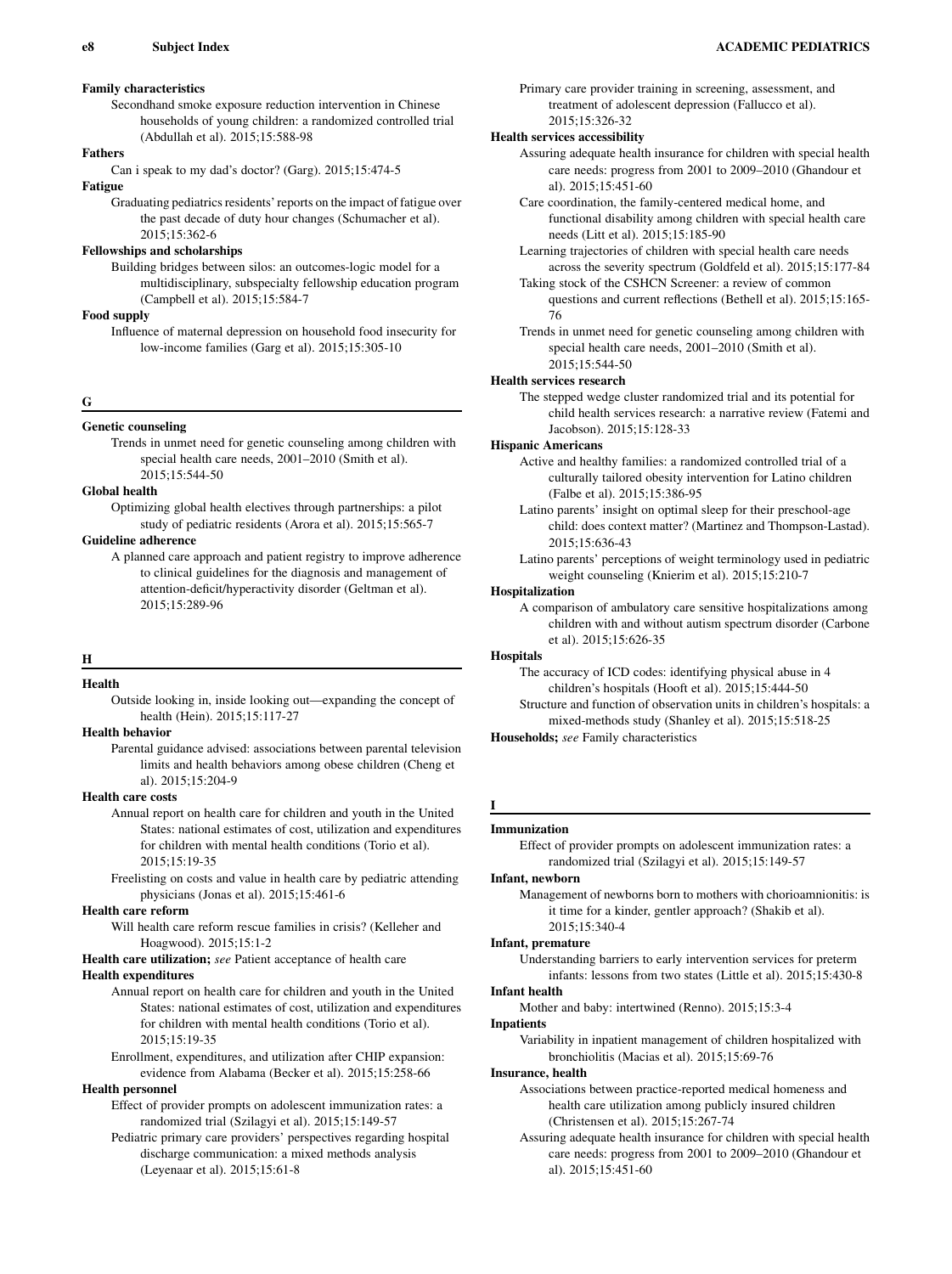Enrollment, expenditures, and utilization after CHIP expansion: evidence from Alabama (Becker et al). 2015;15:258-66

Evaluation and disposition of Medicaid-insured children and adolescents with suicide attempts (Williams et al). 2015;15:36-40

Medicaid and CHIP retention among children in 12 states (Pati et al). 2015;15:249-57

A successful program for training parent mentors to provide assistance with obtaining health insurance for uninsured children (Flores et al). 2015;15:275-81

# Intellectual disability

Examining trends and coexisting conditions among children qualifying for SSI under ADHD, ASD, and ID (Pulcini et al). 2015;15:439-43

Variation in educational services receipt among US children with developmental conditions (Lindly et al). 2015;15:534-43

#### Intensive care units, neonatal

Secondhand smoke exposure reduction after NICU discharge: results of a randomized trial (Blaakman et al). 2015;15:605-12

#### International Classification of Diseases

The accuracy of ICD codes: identifying physical abuse in 4 children's hospitals (Hooft et al). 2015;15:444-50

## Internet

Screening for adolescent problematic Internet use: validation of the Problematic and Risky Internet Use Screening Scale (PRIUSS) (Jelenchick et al). 2015;15:658-65

# Internship and residency

Caring for children with medical complexity: challenges and educational opportunities identified by pediatric residents (Bogetz et al). 2015;15:621-5

- The contribution of childhood and medical school location to the career paths of graduating pediatrics residents (Umoren et al). 2015;15:557-64
- Free vaccines for parents program: a novel (and successful) pediatric resident advocacy project (Shepard et al). 2015;15:476-9
- Graduating pediatrics residents' reports on the impact of fatigue over the past decade of duty hour changes (Schumacher et al). 2015;15:362-6
- Optimizing global health electives through partnerships: a pilot study of pediatric residents (Arora et al). 2015;15:565-7
- Pediatric residents' knowledge and comfort with oral health bright futures concepts: a CORNET study (Gereige et al). 2015;15:551-6
- The referral and consultation entrustable professional activity: defining the components in order to develop a curriculum for pediatric residents (Hamburger et al). 2015;15:5-8

Resident self-assessment and learning goal development: evaluation of resident-reported competence and future goals (Li et al). 2015;15:367-73

# K

# Knowledge

Pediatric residents' knowledge and comfort with oral health bright futures concepts: a CORNET study (Gereige et al). 2015;15:551-6

#### L

#### Latino; see Hispanic Americans

#### Leadership

Developing leaders in pediatric graduate medical education: the APPD LEAD program (Trimm et al). 2015;15:143-6

# Learning

Integrating the learner's perspective in the refinement of competency-based assessments (Robson et al). 2015;15:245-8 Learning trajectories of children with special health care needs across the severity spectrum (Goldfeld et al). 2015;15:177-84

Resident self-assessment and learning goal development: evaluation of resident-reported competence and future goals (Li et al). 2015;15:367-73

#### Logic

Building bridges between silos: an outcomes-logic model for a multidisciplinary, subspecialty fellowship education program (Campbell et al). 2015;15:584-7

# M

# Maternal welfare

Influence of maternal depression on household food insecurity for low-income families (Garg et al). 2015;15:305-10

### Medicaid

- Evaluation and disposition of Medicaid-insured children and adolescents with suicide attempts (Williams et al). 2015;15:36-40
- Medicaid and CHIP retention among children in 12 states (Pati et al). 2015;15:249-57
- Medical home; see Patient-centered care

## Medically uninsured

A successful program for training parent mentors to provide assistance with obtaining health insurance for uninsured children (Flores et al). 2015;15:275-81

#### Memory, short-term

Poor sleep and lower working memory in grade 1 children: crosssectional, population-based study (Cho et al). 2015;15:111-6

# Mental disorders

Barriers to the identification and management of psychosocial problems: changes (McCue Horwitz et al). 2015;15:613-20

#### Mental health

- Adverse childhood experiences and mental health, chronic medical conditions, and development in young children (Kerker et al). 2015;15:510-7
- Annual report on health care for children and youth in the United States: national estimates of cost, utilization and expenditures for children with mental health conditions (Torio et al). 2015;15:19-35
- Parent reports of mental health concerns and functional impairment on routine screening with the strengths and difficulties questionnaire (Biel et al). 2015;15:412-20

#### Mentors

A successful program for training parent mentors to provide assistance with obtaining health insurance for uninsured children (Flores et al). 2015;15:275-81

#### Mexican Americans

Asthma in US Mexican-origin children in early childhood: differences in risk and protective factors by parental nativity (Hillemeier et al). 2015;15:421-9

#### Mothers

Management of newborns born to mothers with chorioamnionitis: is it time for a kinder, gentler approach? (Shakib et al). 2015;15:340-4

- Maternal mobile device use during a structured parent–child interaction task (Radesky et al). 2015;15:238-44
- Mother and baby: intertwined (Renno). 2015;15:3-4

Pediatric-based intervention to motivate mothers to seek follow-up for depression screens: the Motivating Our Mothers (MOM) trial (Fernandez y Garcia et al). 2015;15:311-8

# **Motivation**

Pediatric-based intervention to motivate mothers to seek follow-up for depression screens: the Motivating Our Mothers (MOM) trial (Fernandez y Garcia et al). 2015;15:311-8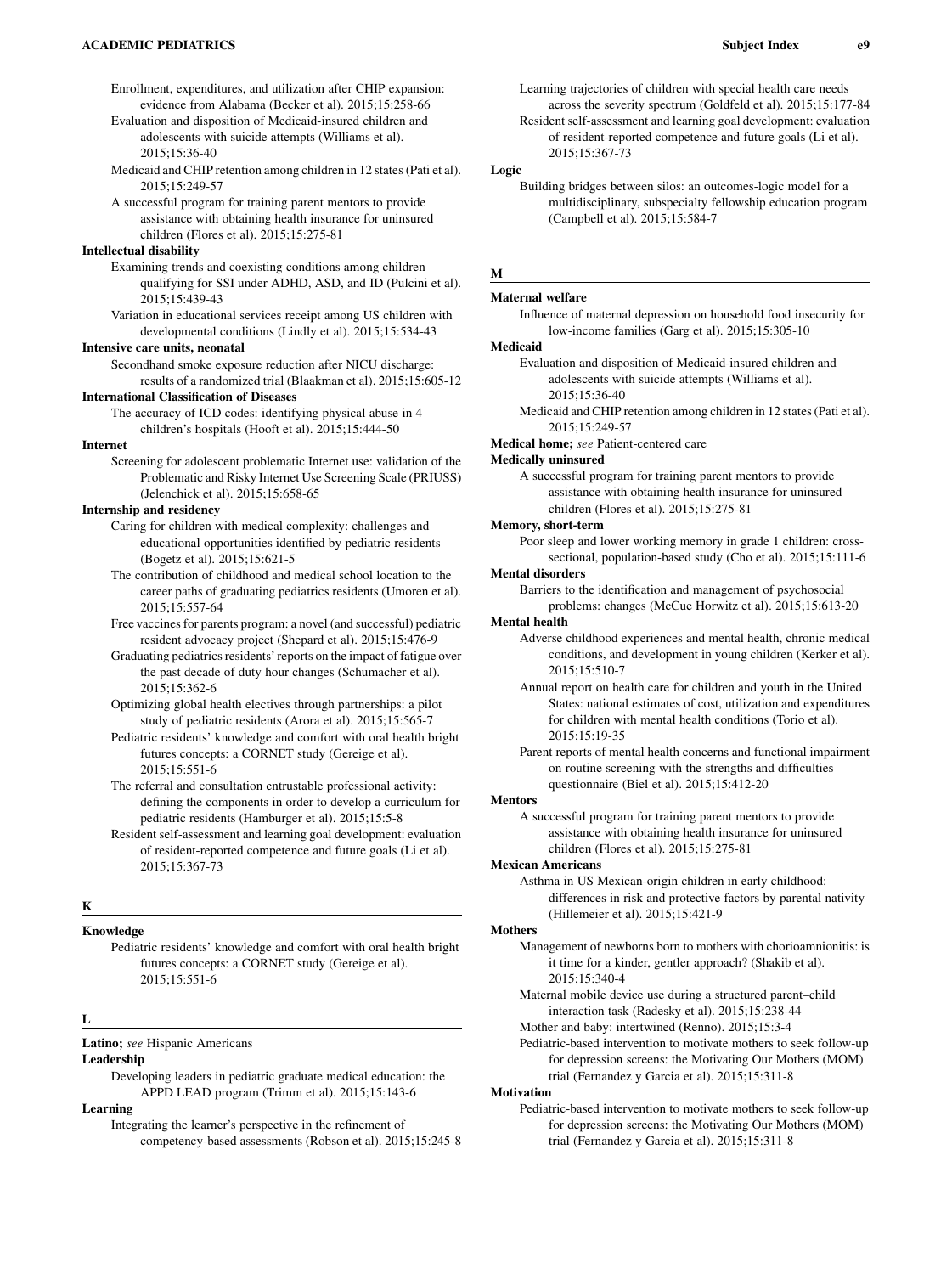#### O

## **Obesity**

Active and healthy families: a randomized controlled trial of a culturally tailored obesity intervention for Latino children (Falbe et al). 2015;15:386-95

- Family-based obesity treatment in children with disabilities (Brown et al). 2015;15:197-203
- Overweight and obesity in a sample of children with autism spectrum disorder (de Vinck-Baroody et al). 2015;15:396-404

Parental guidance advised: associations between parental television limits and health behaviors among obese children (Cheng et al). 2015;15:204-9

# Oral health

Pediatric residents' knowledge and comfort with oral health bright futures concepts: a CORNET study (Gereige et al). 2015;15:551-6

#### Outcome assessment (health care)

Impact of chronic illness timing and persistence at school entry on child and parent outcomes: Australian longitudinal study (Quach and Barnett). 2015;15:89-95

Nonspecific abdominal pain in pediatric primary care: evaluation and outcomes (Wallis and Fiks). 2015;15:333-9

#### Overweight

Overweight and obesity in a sample of children with autism spectrum disorder (de Vinck-Baroody et al). 2015;15:396-404

#### P

## Parent-child relations

Maternal mobile device use during a structured parent–child interaction task (Radesky et al). 2015;15:238-44

## Parents

- Asthma in US Mexican-origin children in early childhood: differences in risk and protective factors by parental nativity (Hillemeier et al). 2015;15:421-9
- Black versus white differences in rates of addressing parental tobacco use in the pediatric setting (Dempsey et al). 2015;15:47-53
- Free vaccines for parents program: a novel (and successful) pediatric resident advocacy project (Shepard et al). 2015;15:476-9
- Impact of chronic illness timing and persistence at school entry on child and parent outcomes: Australian longitudinal study (Quach and Barnett). 2015;15:89-95
- Latino parents' insight on optimal sleep for their preschool-age child: does context matter? (Martinez and Thompson-Lastad). 2015;15:636-43
- Latino parents' perceptions of weight terminology used in pediatric weight counseling (Knierim et al). 2015;15:210-7
- Looking back on rear-facing car seats: surveying US parents in 2011 and 2013 (Macy et al). 2015;15:526-33
- Minority parents' perspectives on racial socialization and school readiness in the early childhood period (Anderson et al). 2015;15:405-11
- Parent reports of mental health concerns and functional impairment on routine screening with the strengths and difficulties questionnaire (Biel et al). 2015;15:412-20
- Parental guidance advised: associations between parental television limits and health behaviors among obese children (Cheng et al). 2015;15:204-9
- Parental use of electronic cigarettes (Garbutt et al). 2015;15:599-604 Pediatric clinicians and parents: working together for the benefit of the child (Schuster). 2015;15:469-73
- Punishment and reward in parental discipline for children aged 5 to 6 years: prevalence and groups at risk (Theunissen et al). 2015;15:96-102

A successful program for training parent mentors to provide assistance with obtaining health insurance for uninsured children (Flores et al). 2015;15:275-81

# Patient acceptance of health care

Annual report on health care for children and youth in the United States: national estimates of cost, utilization and expenditures for children with mental health conditions (Torio et al). 2015;15:19-35

- Associations between practice-reported medical homeness and health care utilization among publicly insured children (Christensen et al). 2015;15:267-74
- Enrollment, expenditures, and utilization after CHIP expansion: evidence from Alabama (Becker et al). 2015;15:258-66
- Health care utilization by body mass index in a pediatric population (Lynch et al). 2015;15:644-50

# Patient-centered care

Care coordination, the family-centered medical home, and functional disability among children with special health care needs (Litt et al). 2015;15:185-90

## Patient discharge

Pediatric primary care providers' perspectives regarding hospital discharge communication: a mixed methods analysis (Leyenaar et al). 2015;15:61-8

Secondhand smoke exposure reduction after NICU discharge: results of a randomized trial (Blaakman et al). 2015;15:605-12

## Patient Simulation

Simulation-based medical education in pediatrics (Lopreiato and Sawyer). 2015;15:134-42

## Pediatric obesity

Treatment interventions for early childhood obesity: a systematic review (Foster et al). 2015;15:353-61

## **Pediatrics**

Advising medical students for the match: a national survey of pediatrics clerkship directors (Ryan et al). 2015;15:374-9

- Black versus white differences in rates of addressing parental tobacco use in the pediatric setting (Dempsey et al). 2015;15:47-53
- Caring for children with medical complexity: challenges and educational opportunities identified by pediatric residents (Bogetz et al). 2015;15:621-5

Confessions of a square peg (Homer). 2015;15:569-70

The contribution of childhood and medical school location to the career paths of graduating pediatrics residents (Umoren et al). 2015;15:557-64

- Developing leaders in pediatric graduate medical education: the APPD LEAD program (Trimm et al). 2015;15:143-6
- Diagnosis of attention-deficit/hyperactivity disorder by developmental pediatricians in academic centers: a DBPNet study (Feldman et al). 2015;15:282-8
- Free vaccines for parents program: a novel (and successful) pediatric resident advocacy project (Shepard et al). 2015;15:476-9
- Freelisting on costs and value in health care by pediatric attending physicians (Jonas et al). 2015;15:461-6
- Graduating pediatrics residents' reports on the impact of fatigue over the past decade of duty hour changes (Schumacher et al). 2015;15:362-6
- Health care utilization by body mass index in a pediatric population (Lynch et al). 2015;15:644-50

Impact of English proficiency on care experiences in a pediatric emergency department (Arthur et al). 2015;15:218-24

- Latino parents' perceptions of weight terminology used in pediatric weight counseling (Knierim et al). 2015;15:210-7
- Nonspecific abdominal pain in pediatric primary care: evaluation and outcomes (Wallis and Fiks). 2015;15:333-9
- Optimizing global health electives through partnerships: a pilot study of pediatric residents (Arora et al). 2015;15:565-7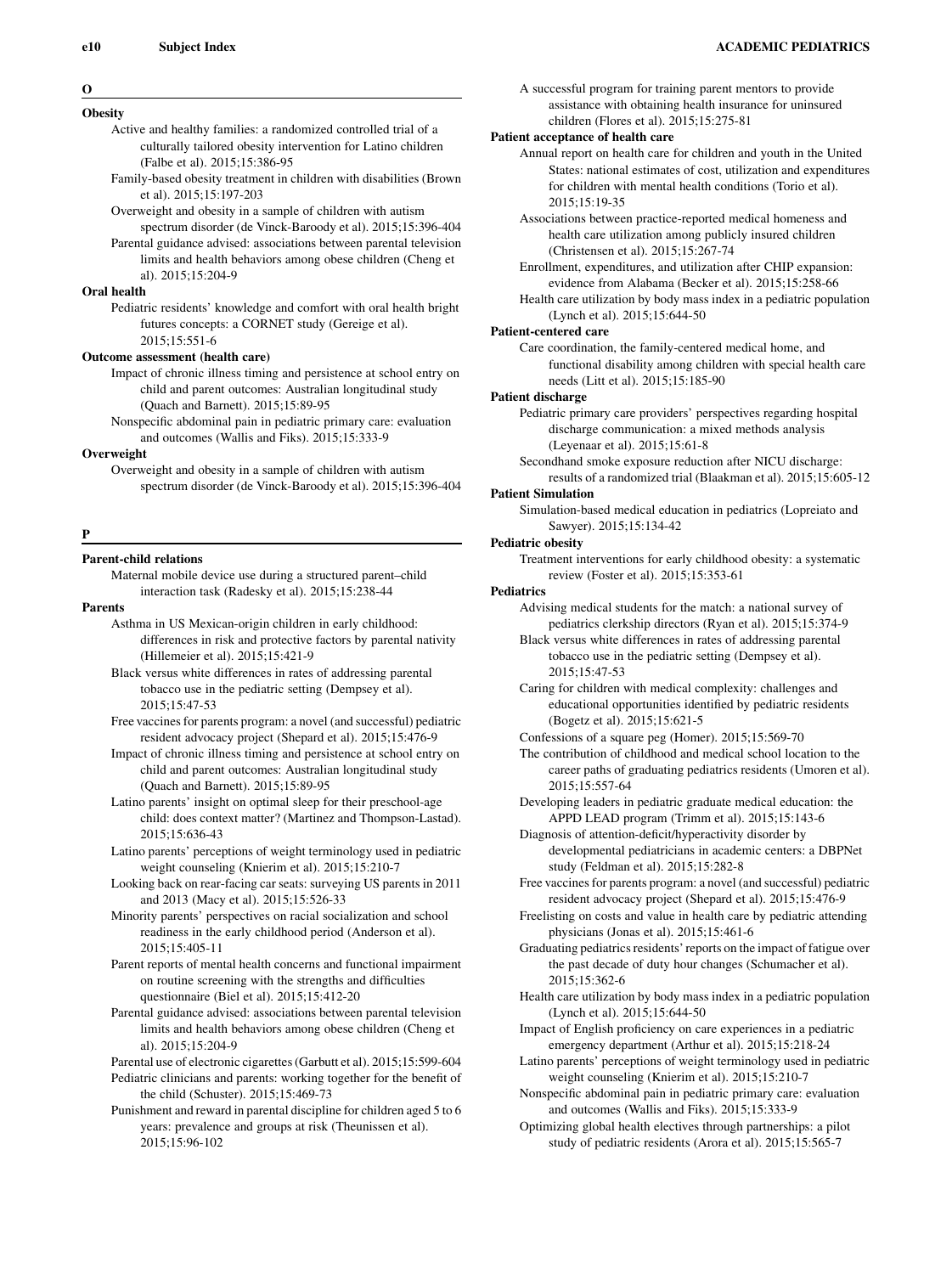Pediatric adverse childhood experiences: implications for life course health trajectories (Szilagyi and Halfon). 2015;15:467-8

- Pediatric-based intervention to motivate mothers to seek follow-up for depression screens: the Motivating Our Mothers (MOM) trial (Fernandez y Garcia et al). 2015;15:311-8
- Pediatric clinicians and parents: working together for the benefit of the child (Schuster). 2015;15:469-73
- Pediatric primary care providers' perspectives regarding hospital discharge communication: a mixed methods analysis (Leyenaar et al). 2015;15:61-8
- Pediatric residents' knowledge and comfort with oral health bright futures concepts: a CORNET study (Gereige et al). 2015;15:551-6
- Pediatricians' responses to printed clinical reminders: does highlighting prompts improve responsiveness? (Hendrix et al). 2015;15:158-64
- Professionalism and communication education in pediatric critical care medicine: the learner perspective (Turner et al). 2015;15:380-5
- The referral and consultation entrustable professional activity: defining the components in order to develop a curriculum for pediatric residents (Hamburger et al). 2015;15:5-8
- Shared decision making in pediatrics: a systematic review and metaanalysis (Wyatt et al). 2015;15:573-83
- Simulation-based medical education in pediatrics (Lopreiato and Sawyer). 2015;15:134-42

## Perception

Integrating the learner's perspective in the refinement of competency-based assessments (Robson et al). 2015;15:245-8 Latino parents' perceptions of weight terminology used in pediatric weight counseling (Knierim et al). 2015;15:210-7

Physical abuse

The accuracy of ICD codes: identifying physical abuse in 4 children's hospitals (Hooft et al). 2015;15:444-50

#### Physical activity

The effectiveness of interventions to increase physical activity among adolescent girls: a meta-analysis (Pearson et al). 2015;15:9-18

#### **Physicians**

- Can i speak to my dad's doctor? (Garg). 2015;15:474-5 Freelisting on costs and value in health care by pediatric attending physicians (Jonas et al). 2015;15:461-6
- Pediatricians' responses to printed clinical reminders: does highlighting prompts improve responsiveness? (Hendrix et al). 2015;15:158-64

#### Poverty

Influence of maternal depression on household food insecurity for low-income families (Garg et al). 2015;15:305-10

## Primary health care

- Lucky (Oberg). 2015;15:147-8
	- Nonspecific abdominal pain in pediatric primary care: evaluation and outcomes (Wallis and Fiks). 2015;15:333-9
	- Pediatric primary care providers' perspectives regarding hospital discharge communication: a mixed methods analysis (Leyenaar et al). 2015;15:61-8
	- Primary care interventions to prevent or treat traumatic stress in childhood: a systematic review (Flynn et al). 2015;15:480-92
	- Primary care provider training in screening, assessment, and treatment of adolescent depression (Fallucco et al). 2015;15:326-32
	- Prompting discussions of youth violence using electronic previsit questionnaires in primary care: a cluster randomized trial (Riese et al). 2015;15:345-52

# Professionalism

Professionalism and communication education in pediatric critical care medicine: the learner perspective (Turner et al). 2015;15:380-5

# Psychotherapy

Barriers to the identification and management of psychosocial problems: changes (McCue Horwitz et al). 2015;15:613-20 Punishment

Punishment and reward in parental discipline for children aged 5 to 6 years: prevalence and groups at risk (Theunissen et al). 2015;15:96-102

# $\Omega$

# Questionnaires

# Concurrent validity of the Ages and Stages Questionnaires and Bayley Developmental Scales in a general population sample (Veldhuizen et al). 2015;15:231-7

- Parent reports of mental health concerns and functional impairment on routine screening with the strengths and difficulties questionnaire (Biel et al). 2015;15:412-20
- Prompting discussions of youth violence using electronic previsit questionnaires in primary care: a cluster randomized trial (Riese et al). 2015;15:345-52

#### R

Race; see Continental population groups Randomized controlled trials as topic

- Active and healthy families: a randomized controlled trial of a culturally tailored obesity intervention for Latino children (Falbe et al). 2015;15:386-95
- Effect of provider prompts on adolescent immunization rates: a randomized trial (Szilagyi et al). 2015;15:149-57
- Prompting discussions of youth violence using electronic previsit questionnaires in primary care: a cluster randomized trial (Riese et al). 2015;15:345-52
- Secondhand smoke exposure reduction after NICU discharge: results of a randomized trial (Blaakman et al). 2015;15:605-12
- Secondhand smoke exposure reduction intervention in Chinese households of young children: a randomized controlled trial (Abdullah et al). 2015;15:588-98
- The stepped wedge cluster randomized trial and its potential for child health services research: a narrative review (Fatemi and Jacobson). 2015;15:128-33

#### Reading

Factors associated with increased reading frequency in children exposed to reach out and read (Rikin et al). 2015;15:651-7

#### Referral and consultation

The referral and consultation entrustable professional activity: defining the components in order to develop a curriculum for pediatric residents (Hamburger et al). 2015;15:5-8

#### **Registries**

A planned care approach and patient registry to improve adherence to clinical guidelines for the diagnosis and management of attention-deficit/hyperactivity disorder (Geltman et al). 2015;15:289-96

#### Reproducibility of results

Concurrent validity of the Ages and Stages Questionnaires and Bayley Developmental Scales in a general population sample (Veldhuizen et al). 2015;15:231-7

#### Reward

Punishment and reward in parental discipline for children aged 5 to 6 years: prevalence and groups at risk (Theunissen et al). 2015;15:96-102

# Risk

At-school substance use as a marker for serious health risks (Dudovitz et al). 2015;15:41-6

Punishment and reward in parental discipline for children aged 5 to 6 years: prevalence and groups at risk (Theunissen et al). 2015;15:96-102